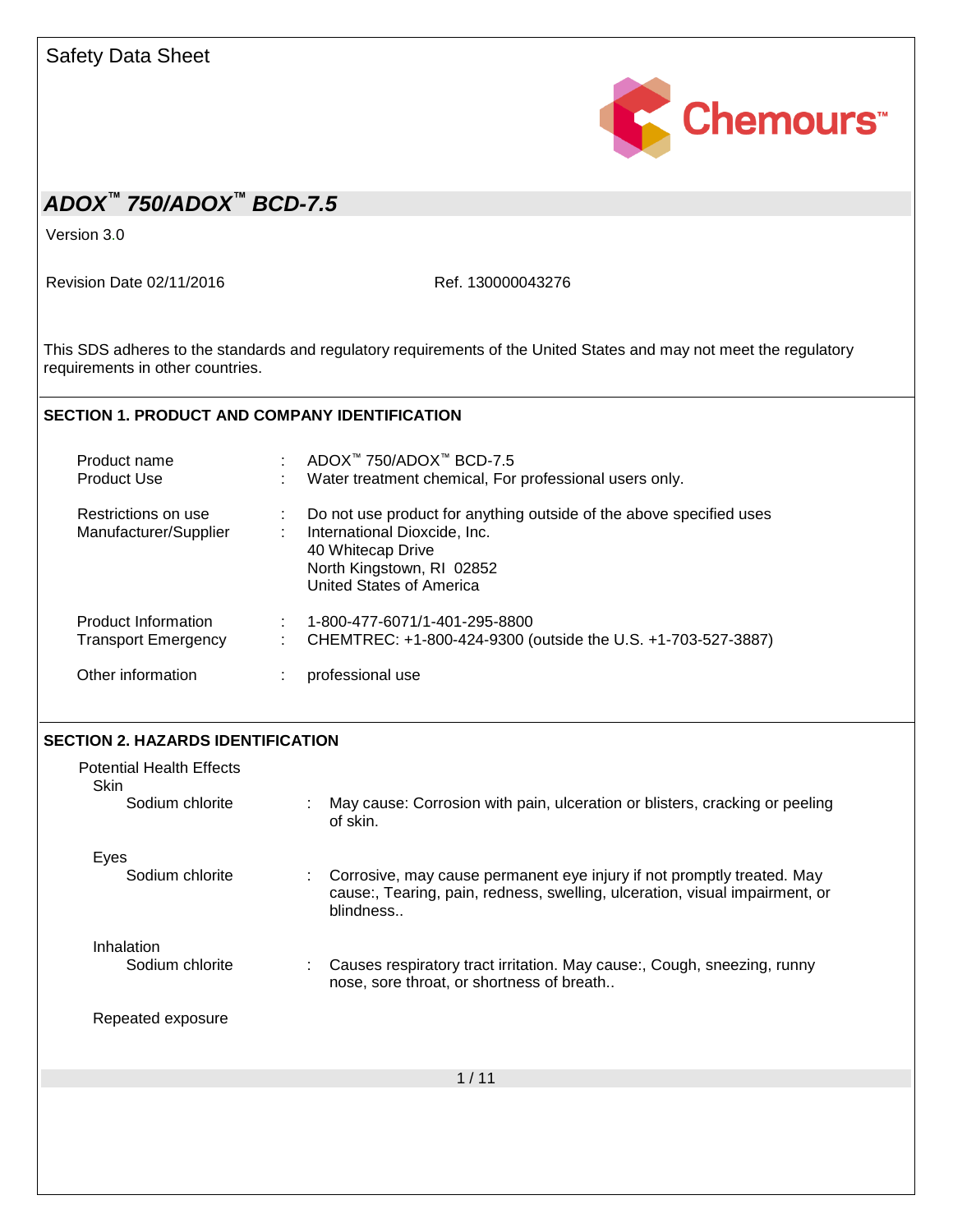

Version 3.0

Revision Date 02/11/2016 Ref. 130000043276

Sodium chlorite : Adverse effects from repeated ingestion may include: Gastrointestinal effects, Abnormal decrease in number of red blood cells (anaemia) which could produce tiredness, rapid heartbeat, dizziness, pale skin, leg cramps, shortness of breath. altered blood chemistry Target Organ

Sodium chlorite : Blood

### **SECTION 3. COMPOSITION/INFORMATION ON INGREDIENTS**

| Component       | CAS-No.   | Concentration |  |  |
|-----------------|-----------|---------------|--|--|
| Sodium chlorite | 7758-19-2 | $5 - 10 \%$   |  |  |

### **SECTION 4. FIRST AID MEASURES**

| General advice | : When symptoms persist or in all cases of doubt seek medical advice.                                                                                                      |
|----------------|----------------------------------------------------------------------------------------------------------------------------------------------------------------------------|
| Inhalation     | : Move to fresh air. If not breathing, give artificial respiration. Call a poison<br>control center or doctor for treatment advice.                                        |
| Skin contact   | : Take off contaminated clothing and shoes immediately. Wash off immediately<br>with plenty of water. Call a poison control center or doctor for treatment advice.         |
| Eye contact    | : Rinse immediately with plenty of water and seek medical advice.                                                                                                          |
| Ingestion      | : Call a poison control center or doctor for treatment advice. Do not induce<br>vomiting without medical advice. Never give anything by mouth to an<br>unconscious person. |
|                | 2/11                                                                                                                                                                       |
|                |                                                                                                                                                                            |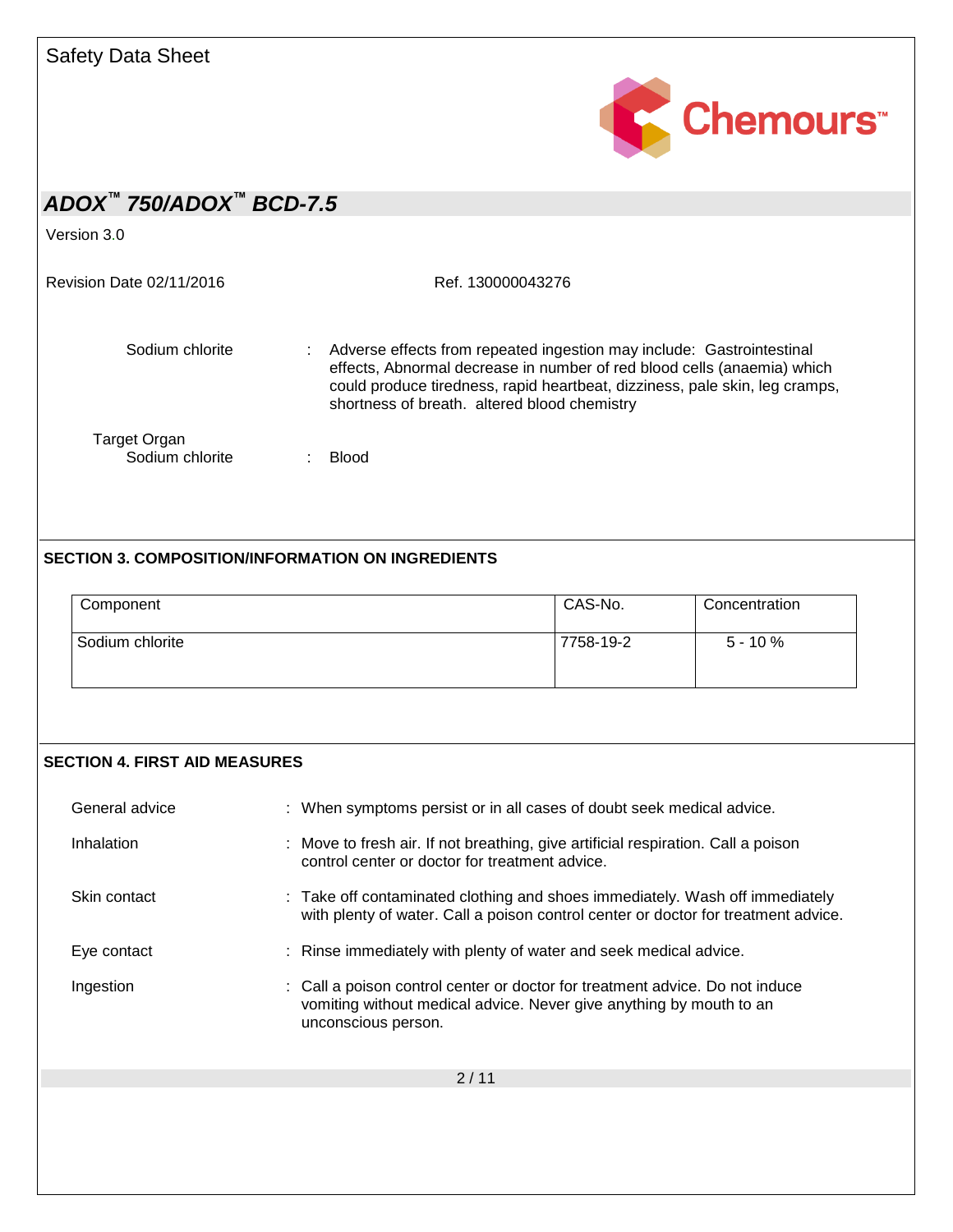

Version 3.0

| Revision Date 02/11/2016                                 | Ref. 130000043276                                                                                    |
|----------------------------------------------------------|------------------------------------------------------------------------------------------------------|
| Most important<br>symptoms/effects, acute<br>and delayed | : No applicable data available.                                                                      |
| Protection of first-aiders                               | : If potential for exposure exists refer to Section 8 for specific personal protective<br>equipment. |
| Notes to physician                                       | : Probable mucosal damage may contraindicate the use of gastric lavage.<br>Treat symptomatically.    |

### **SECTION 5. FIREFIGHTING MEASURES**

| Suitable extinguishing media                     | : The product itself does not burn., Use extinguishing measures that are<br>appropriate to local circumstances and the surrounding environment., Foam,<br>Sand, Dry powder, Water spray |
|--------------------------------------------------|-----------------------------------------------------------------------------------------------------------------------------------------------------------------------------------------|
| Unsuitable extinguishing<br>media                | $\therefore$ Carbon dioxide (CO2)                                                                                                                                                       |
| Specific hazards                                 | : Drying of this product on clothing or combustible materials may cause fire.                                                                                                           |
| Special protective equipment<br>for firefighters | : Wear self-contained breathing apparatus (SCBA). Wear suitable protective<br>equipment.                                                                                                |
| Further information                              | : Evacuate personnel to safe areas. Evacuate personnel and keep upwind of<br>fire. Keep containers and surroundings cool with water spray.                                              |

### **SECTION 6. ACCIDENTAL RELEASE MEASURES**

NOTE: Review FIRE FIGHTING MEASURES and HANDLING (PERSONNEL) sections before proceeding with clean-up. Use appropriate PERSONAL PROTECTIVE EQUIPMENT during clean-up.

Safeguards (Personnel) : Wear personal protective equipment. Avoid contact with the skin and the eyes.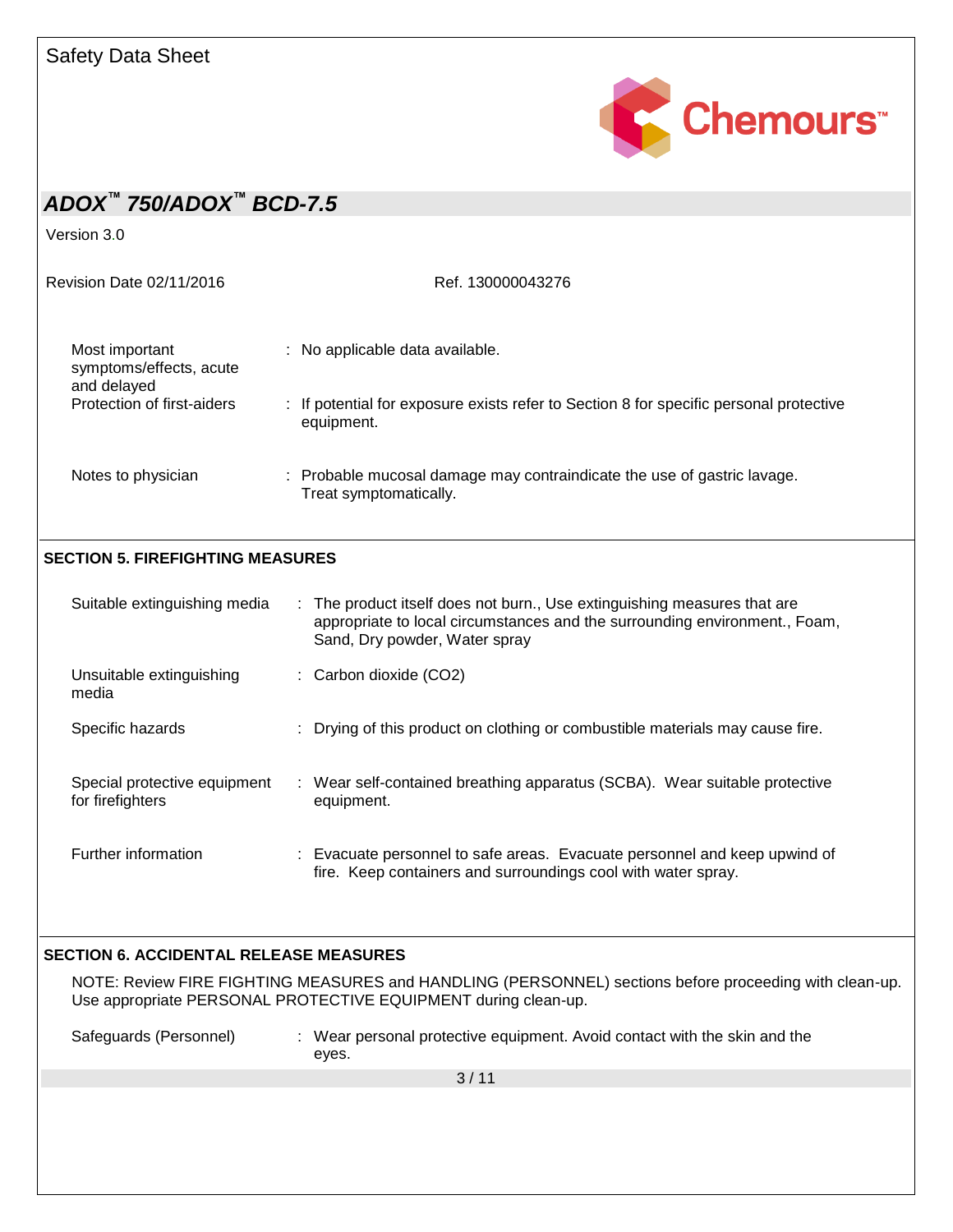

| ADOX <sup>™</sup> 750/ADOX <sup>™</sup> BCD-7.5         |                                                                                                                                                                                                                                                  |  |  |  |  |
|---------------------------------------------------------|--------------------------------------------------------------------------------------------------------------------------------------------------------------------------------------------------------------------------------------------------|--|--|--|--|
| Version 3.0                                             |                                                                                                                                                                                                                                                  |  |  |  |  |
| Revision Date 02/11/2016                                | Ref. 130000043276                                                                                                                                                                                                                                |  |  |  |  |
| Environmental precautions                               | : Prevent material from entering sewers, waterways, or low areas. Do not allow<br>to dry.                                                                                                                                                        |  |  |  |  |
| Spill Cleanup                                           | : Dilute with water. Pick up and transfer to properly labelled containers. After<br>cleaning, flush away traces with water.                                                                                                                      |  |  |  |  |
| <b>Accidental Release Measures</b>                      | : No applicable data available.                                                                                                                                                                                                                  |  |  |  |  |
| <b>SECTION 7. HANDLING AND STORAGE</b>                  |                                                                                                                                                                                                                                                  |  |  |  |  |
| Handling (Personnel)                                    | : Use only in well-ventilated areas.<br>Avoid contact with skin, eyes and clothing. Wash hands before breaks and at<br>the end of workday.                                                                                                       |  |  |  |  |
| Handling (Physical Aspects)                             | : Avoid letting the product become dry.                                                                                                                                                                                                          |  |  |  |  |
| Dust explosion class                                    | : Not applicable                                                                                                                                                                                                                                 |  |  |  |  |
| Storage                                                 | : Keep tightly closed in a dry, cool and well-ventilated place. Keep away from<br>food, drink and animal feedingstuffs. Avoid heat, freezing and ultraviolet light.<br>Do not allow to dry.<br>Keep away from: Strong acids and oxidizing agents |  |  |  |  |
| Storage period                                          | : No applicable data available.                                                                                                                                                                                                                  |  |  |  |  |
| Storage temperature                                     | : No applicable data available.                                                                                                                                                                                                                  |  |  |  |  |
| SECTION 8. EXPOSURE CONTROLS/PERSONAL PROTECTION        |                                                                                                                                                                                                                                                  |  |  |  |  |
| <b>Engineering controls</b>                             | : Ensure adequate ventilation, especially in confined areas.                                                                                                                                                                                     |  |  |  |  |
| Personal protective equipment<br>Respiratory protection | : Where there is potential for airborne exposures in excess of applicable limits,<br>wear approved respiratory protection with dust/mist cartridge.                                                                                              |  |  |  |  |
| Hand protection                                         | Additional protection: Impervious gloves                                                                                                                                                                                                         |  |  |  |  |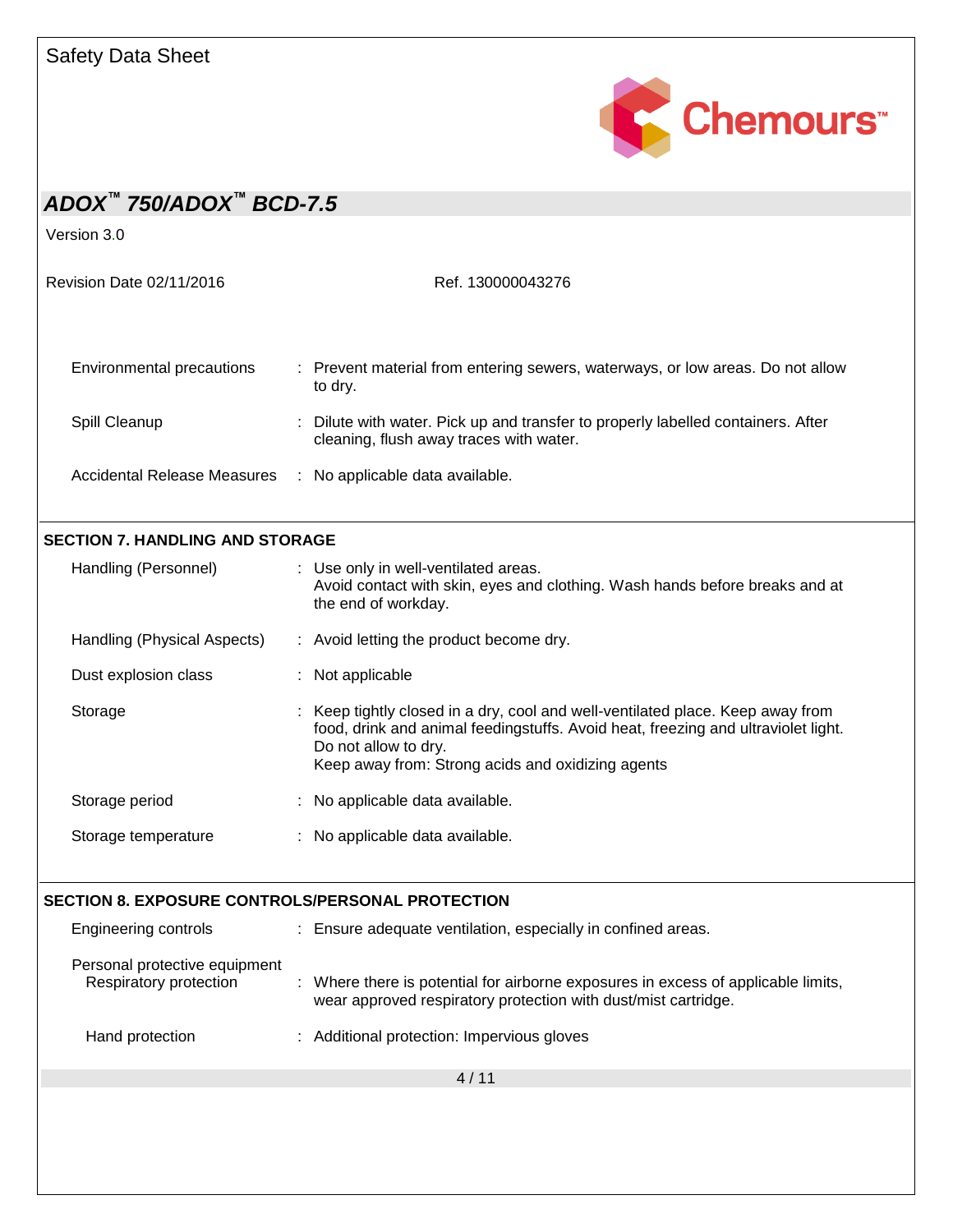

| ADOX <sup>™</sup> 750/ADOX <sup>™</sup> BCD-7.5            |                                                                                                                                                                                                 |
|------------------------------------------------------------|-------------------------------------------------------------------------------------------------------------------------------------------------------------------------------------------------|
| Version 3.0                                                |                                                                                                                                                                                                 |
| Revision Date 02/11/2016                                   | Ref. 130000043276                                                                                                                                                                               |
| Eye protection                                             | : Wear coverall chemical splash goggles. Additionally wear a face shield where<br>the possibility exists for face contact due to splashing, spraying or airborne<br>contact with this material. |
| Skin and body protection                                   | : Where there is potential for skin contact, have available and wear as<br>appropriate, impervious gloves, apron, pants, jacket, hood and boots.                                                |
| Protective measures                                        | : Avoid exposure - obtain special instructions before use. Wear suitable gloves<br>and eye/face protection.                                                                                     |
| <b>Exposure Guidelines</b><br><b>Exposure Limit Values</b> |                                                                                                                                                                                                 |
|                                                            | Contains no substances with occupational exposure limit values.                                                                                                                                 |
| Communication Standard 2012.                               | This product does not contain any exposure limits that require disclosure according to OSHA Hazard                                                                                              |
| <b>SECTION 9. PHYSICAL AND CHEMICAL PROPERTIES</b>         |                                                                                                                                                                                                 |
| Appearance<br>Physical state<br>Form<br>Color              | $:$ liquid<br>$:$ liquid<br>light yellow                                                                                                                                                        |
| Odor                                                       | : odourless, slight chlorine                                                                                                                                                                    |
| Odor threshold                                             | : No applicable data available.                                                                                                                                                                 |
| pH                                                         | : > 11                                                                                                                                                                                          |
| Melting point/freezing point                               | Freezing point<br>ca. -12 °C (10 °F)<br>Crystallization temperature<br>ca. -6 °C (21 °F)                                                                                                        |
| Boiling point/boiling range                                | Boiling point<br>ca. 104 °C (219 °F)                                                                                                                                                            |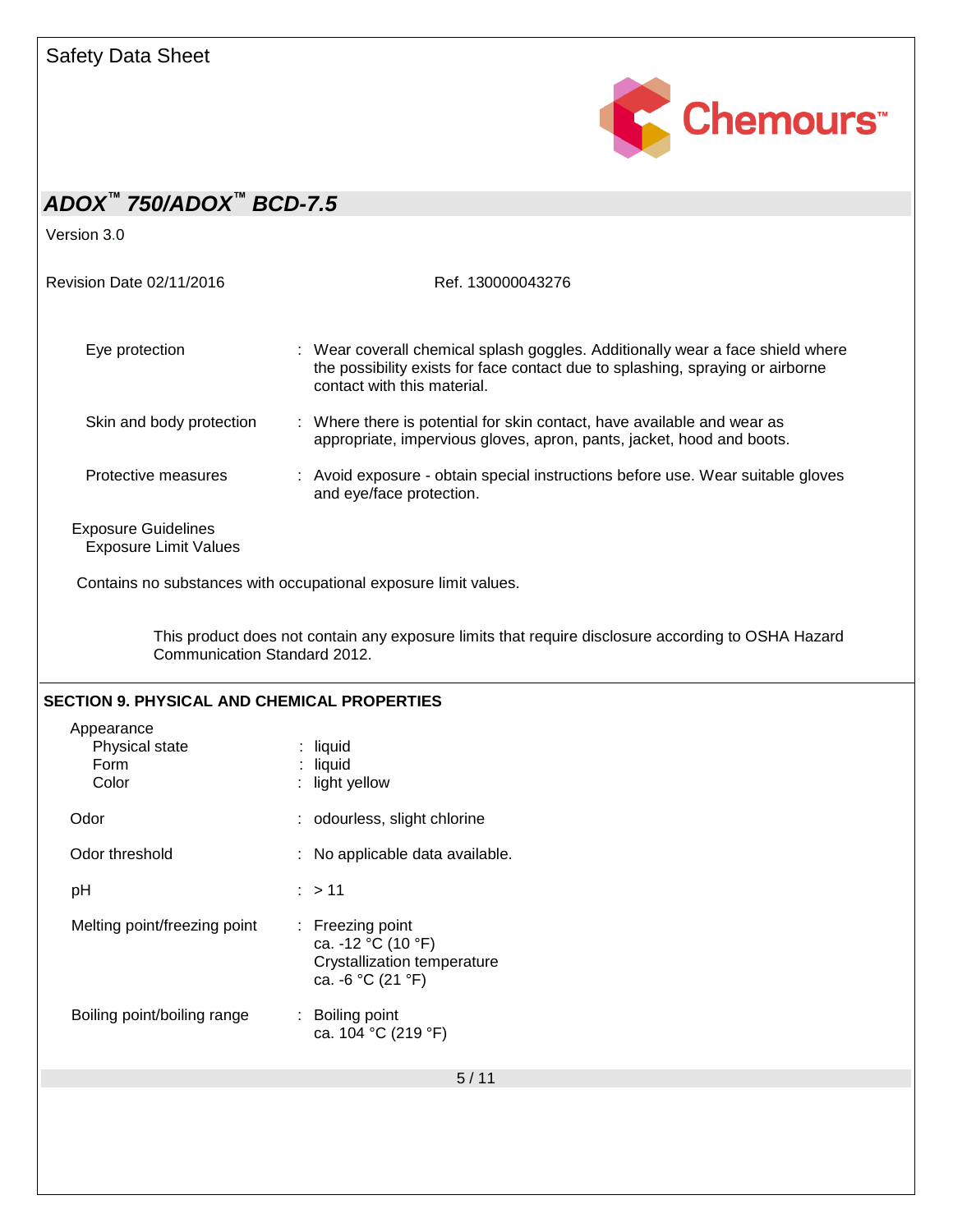

Version 3.0

Revision Date 02/11/2016 Ref. 130000043276

| Flash point                                |   | Not applicable                  |
|--------------------------------------------|---|---------------------------------|
| Evaporation rate                           |   | No applicable data available.   |
| Flammability (solid, gas)                  |   | No applicable data available.   |
| Upper explosion limit                      |   | No applicable data available.   |
| Lower explosion limit                      | ÷ | No applicable data available.   |
| Vapor pressure                             |   | ca. 17.0 mm Hg at 20 °C (68 °F) |
| Vapour density                             |   | No applicable data available.   |
| Density                                    |   | ca. 8.83 lb/gal                 |
| Specific gravity (Relative<br>density)     |   | $1.051 - 1.059$                 |
| Water solubility                           | ÷ | miscible                        |
| Solubility(ies)                            |   | No applicable data available.   |
| Partition coefficient: n-<br>octanol/water | ÷ | No applicable data available.   |
| Auto-ignition temperature                  | ÷ | No applicable data available.   |
| Decomposition temperature                  | ÷ | No applicable data available.   |
| Viscosity, kinematic                       |   | No applicable data available.   |
| Viscosity, dynamic                         |   | No applicable data available.   |

### **SECTION 10. STABILITY AND REACTIVITY**

| Reactivity         | Decomposes on heating.            |  |
|--------------------|-----------------------------------|--|
| Chemical stability | : Stable under normal conditions. |  |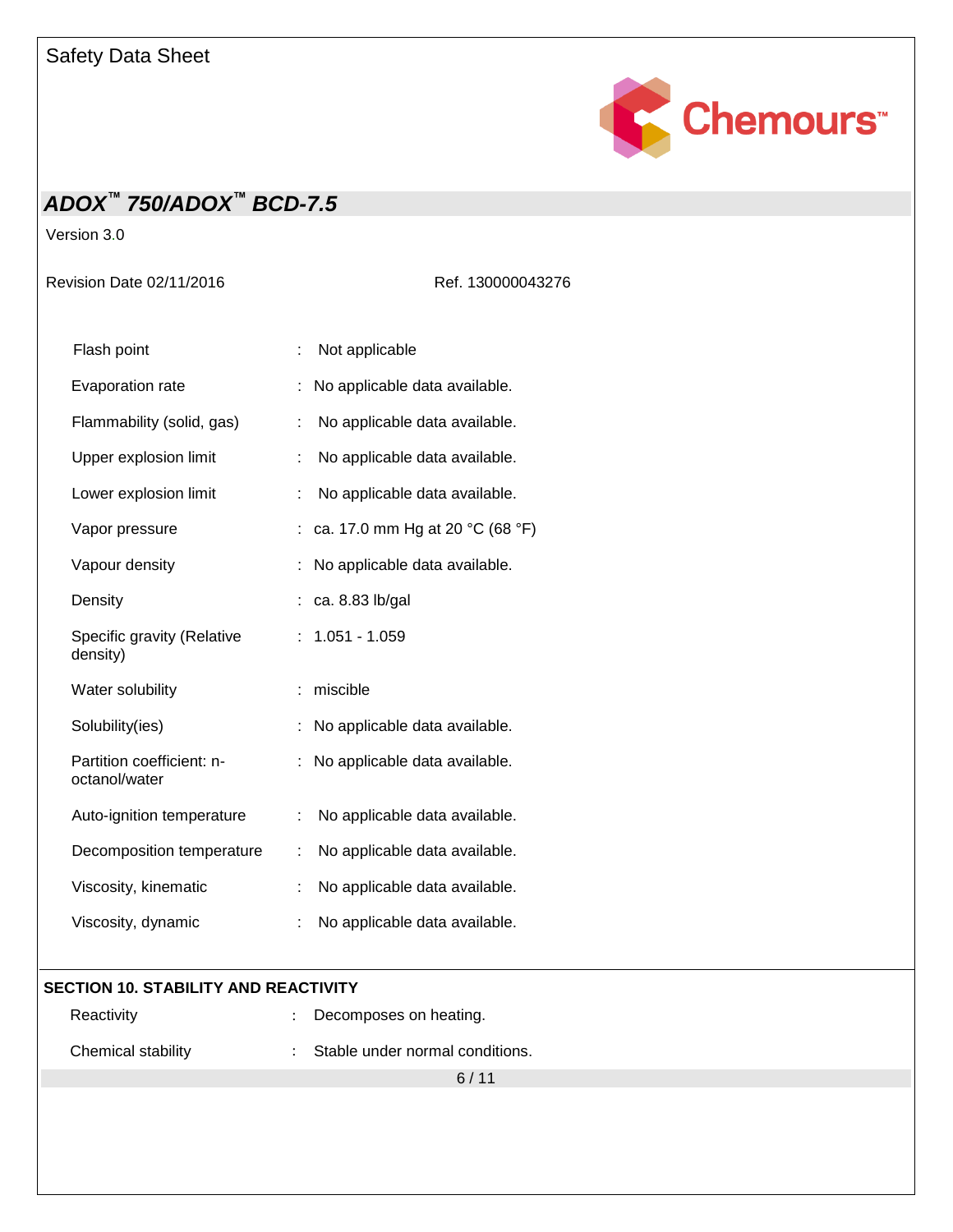

Version 3.0

Revision Date 02/11/2016 Ref. 130000043276

| Possibility of hazardous<br>reactions | Contact with acids, organic materials, reducing agents and oxidizing agents<br>will release toxic gases of chlorine and/or chlorine dioxide. |
|---------------------------------------|----------------------------------------------------------------------------------------------------------------------------------------------|
| Conditions to avoid                   | Direct sources of heat.                                                                                                                      |
| Incompatible materials                | Strong acids and oxidizing agents Organic materials, chlorinated compounds,<br>Reducing agents                                               |
| Hazardous decomposition<br>products   | Hazardous decomposition products: Chlorine, Chlorine dioxide%                                                                                |

### **SECTION 11. TOXICOLOGICAL INFORMATION**

| Sodium chlorite        |   |                                                                                                                                                                                                                                                                                                                                     |
|------------------------|---|-------------------------------------------------------------------------------------------------------------------------------------------------------------------------------------------------------------------------------------------------------------------------------------------------------------------------------------|
| Inhalation 4 h LC50    | ÷ | $0.23$ mg/l, Rat                                                                                                                                                                                                                                                                                                                    |
| Dermal LD50            |   | 134 mg/kg, Rabbit                                                                                                                                                                                                                                                                                                                   |
| Oral LD50              |   | 284 mg/kg, Rat                                                                                                                                                                                                                                                                                                                      |
| Skin irritation        |   | Corrosive, Rabbit                                                                                                                                                                                                                                                                                                                   |
| Eye irritation         |   | Corrosive, Rabbit                                                                                                                                                                                                                                                                                                                   |
| Skin sensitization     |   | Does not cause skin sensitisation., Guinea pig<br>Animal test did not cause sensitization by skin contact.                                                                                                                                                                                                                          |
| Repeated dose toxicity |   | Oral<br>Rat<br>$-1$ yr<br>Target Organs: Spleen<br>The substance or mixture is classified as specific target organ<br>toxicant, repeated exposure, Category 2.<br>Gastrointestinal effects, Abnormal decrease in number of red blood<br>cells, Abnormal decrease in red -blood -cell haemoglobin<br>(hemoglobinemia)<br>Oral<br>Rat |
|                        |   | 7/11                                                                                                                                                                                                                                                                                                                                |
|                        |   |                                                                                                                                                                                                                                                                                                                                     |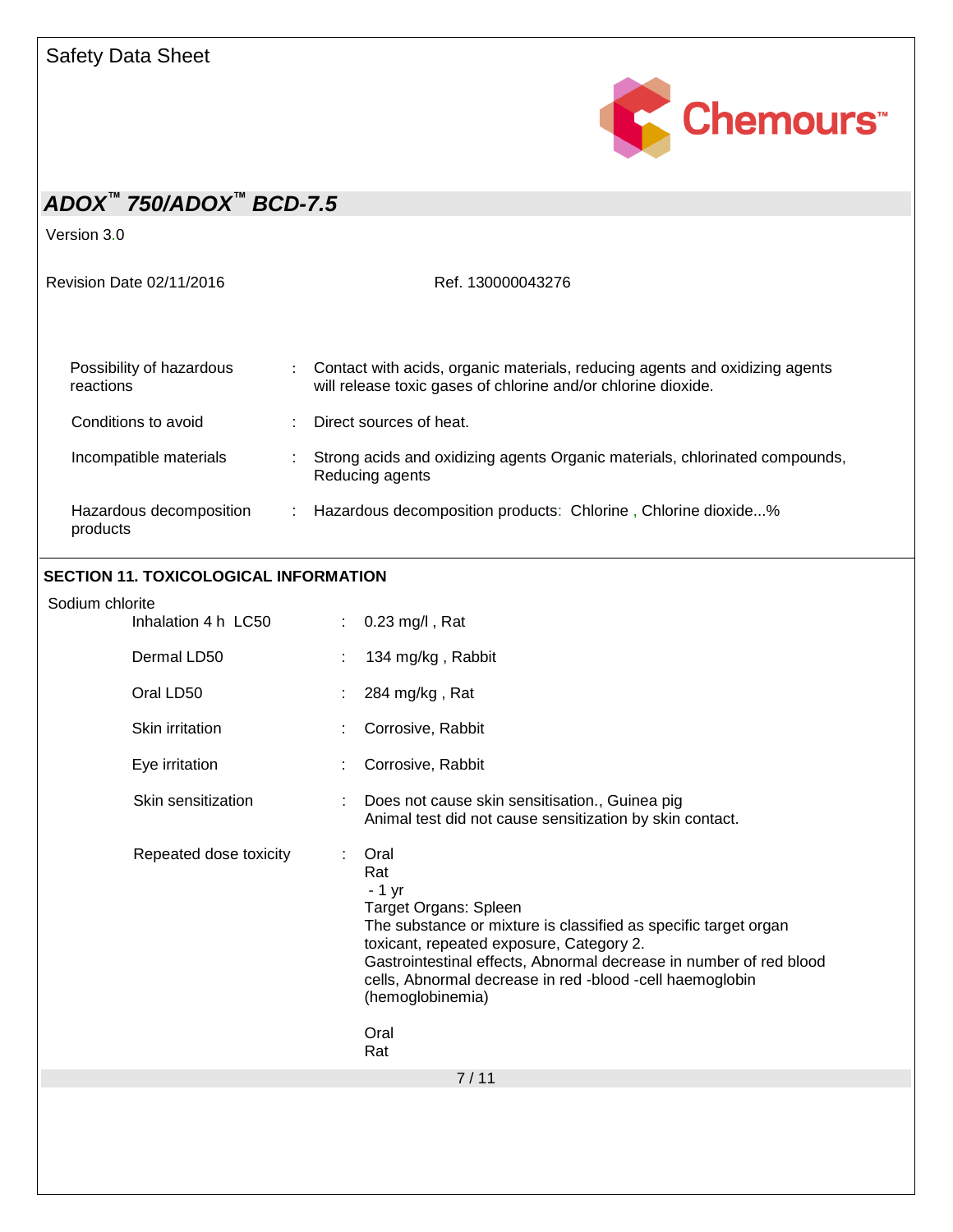

Version 3.0

Revision Date 02/11/2016 Ref. 130000043276

|                       | - 14 d<br>altered hematology, altered urinalysis results                                                                                     |  |
|-----------------------|----------------------------------------------------------------------------------------------------------------------------------------------|--|
|                       | Oral<br>Monkey                                                                                                                               |  |
|                       | altered hematology, altered blood chemistry                                                                                                  |  |
| Carcinogenicity       | : Not classifiable as a human carcinogen.<br>Animal testing did not show any carcinogenic effects.                                           |  |
| Mutagenicity          | : Tests on bacterial or mammalian cell cultures did not show mutagenic<br>effects.<br>Animal testing did not show any mutagenic effects.     |  |
| Reproductive toxicity | No toxicity to reproduction<br>Animal testing showed effects on reproduction at levels equal to or<br>above those causing parental toxicity. |  |
| Teratogenicity        | Animal testing showed effects on embryo-fetal development at levels<br>equal to or above those causing maternal toxicity.                    |  |

**Carcinogenicity** 

The carcinogenicity classifications for this product and/or its ingredients have been determined according to HazCom 2012, Appendix A.6. The classifications may differ from those listed in the National Toxicology Program (NTP) Report on Carcinogens (latest edition) or those found to be a potential carcinogen in the International Agency for Research on Cancer (IARC) Monographs (latest edition).

None of the components present in this material at concentrations equal to or greater than 0.1% are listed by IARC, NTP, or OSHA, as a carcinogen.

### **SECTION 12. ECOLOGICAL INFORMATION**

Aquatic Toxicity Sodium chlorite<br>96 h LC50

: Cyprinodon variegatus (sheepshead minnow) 105 mg/l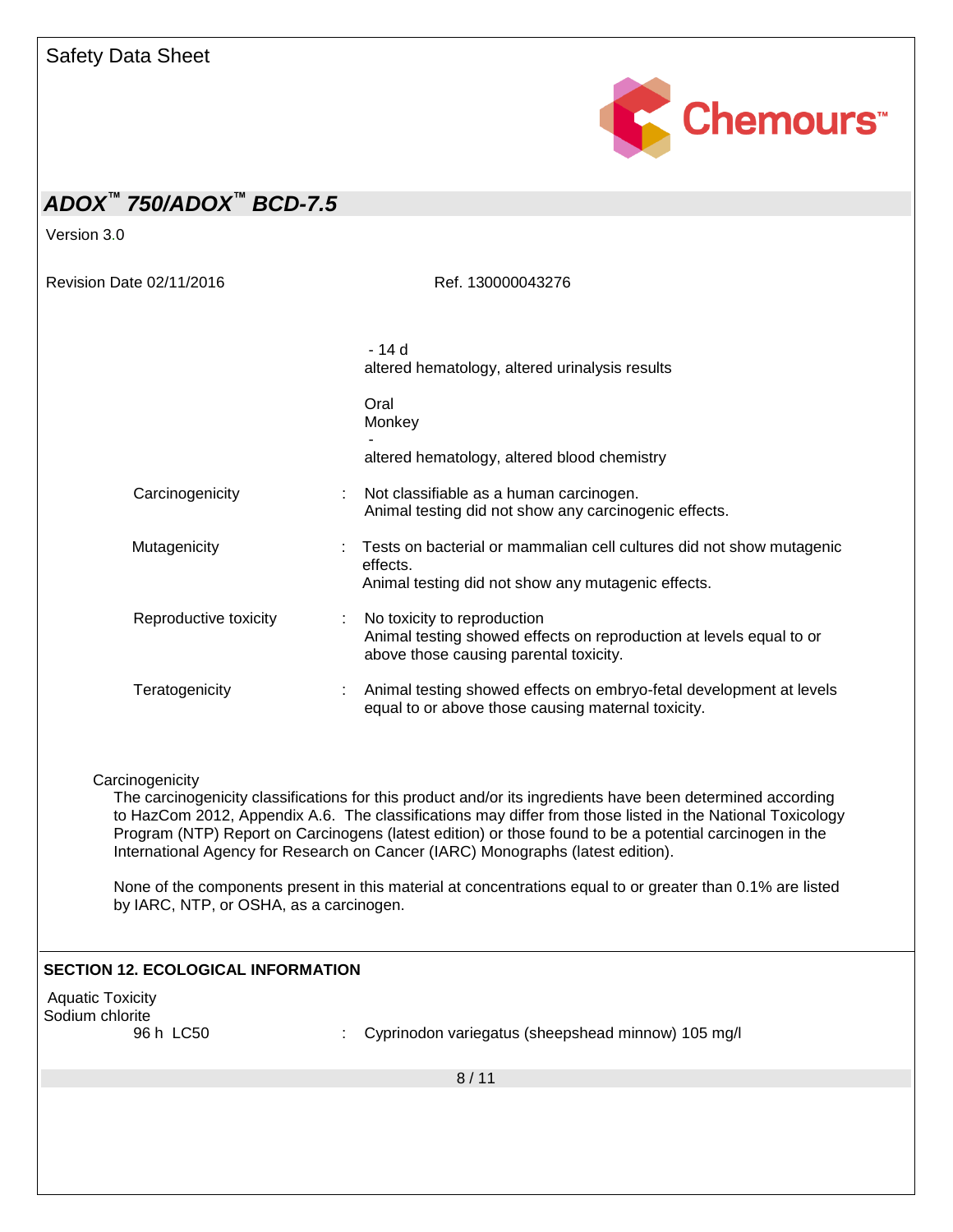

| ADOX <sup>™</sup> 750/ADOX <sup>™</sup> BCD-7.5<br>Version 3.0 |                                                                              |   |                                                                                                                                                                                                                                                                                                                                           |
|----------------------------------------------------------------|------------------------------------------------------------------------------|---|-------------------------------------------------------------------------------------------------------------------------------------------------------------------------------------------------------------------------------------------------------------------------------------------------------------------------------------------|
| Revision Date 02/11/2016                                       |                                                                              |   | Ref. 130000043276                                                                                                                                                                                                                                                                                                                         |
| 96 h ErC50                                                     |                                                                              |   | Algae 5.33 mg/l                                                                                                                                                                                                                                                                                                                           |
| 96 h EbC50                                                     |                                                                              |   | Algae 1.09 mg/l                                                                                                                                                                                                                                                                                                                           |
| 96 h NOEC                                                      |                                                                              |   | Algae 0.62 mg/l                                                                                                                                                                                                                                                                                                                           |
| 48 h EC50                                                      |                                                                              |   | Daphnia magna (Water flea) < 1.0 mg/l                                                                                                                                                                                                                                                                                                     |
| 96 h LC50                                                      |                                                                              |   | Americamysis bahia (mysid shrimp) 0.65 mg/l                                                                                                                                                                                                                                                                                               |
| <b>Environmental Fate</b>                                      |                                                                              |   |                                                                                                                                                                                                                                                                                                                                           |
| Sodium chlorite<br>Biodegradability                            |                                                                              | ÷ | Readily biodegradable                                                                                                                                                                                                                                                                                                                     |
| <b>SECTION 13. DISPOSAL CONSIDERATIONS</b>                     |                                                                              |   |                                                                                                                                                                                                                                                                                                                                           |
| Waste disposal methods -<br>Product<br>Contaminated packaging  |                                                                              |   | : Treatment, storage, transportation, and disposal must be in accordance with<br>applicable federal, state/provincial, and local regulations.<br>: Empty containers should be taken to an approved waste handling site for<br>recycling or disposal.<br>If recycling is not practicable, dispose of in compliance with local regulations. |
| <b>SECTION 14. TRANSPORT INFORMATION</b><br><b>DOT</b>         | UN number                                                                    |   | : 1908                                                                                                                                                                                                                                                                                                                                    |
| IATA_C                                                         | Proper shipping name<br>Class<br>Packing group<br>Labelling No.<br>UN number |   | : Chlorite solution<br>8<br>$\mathbf{III}$<br>8<br>: 1908                                                                                                                                                                                                                                                                                 |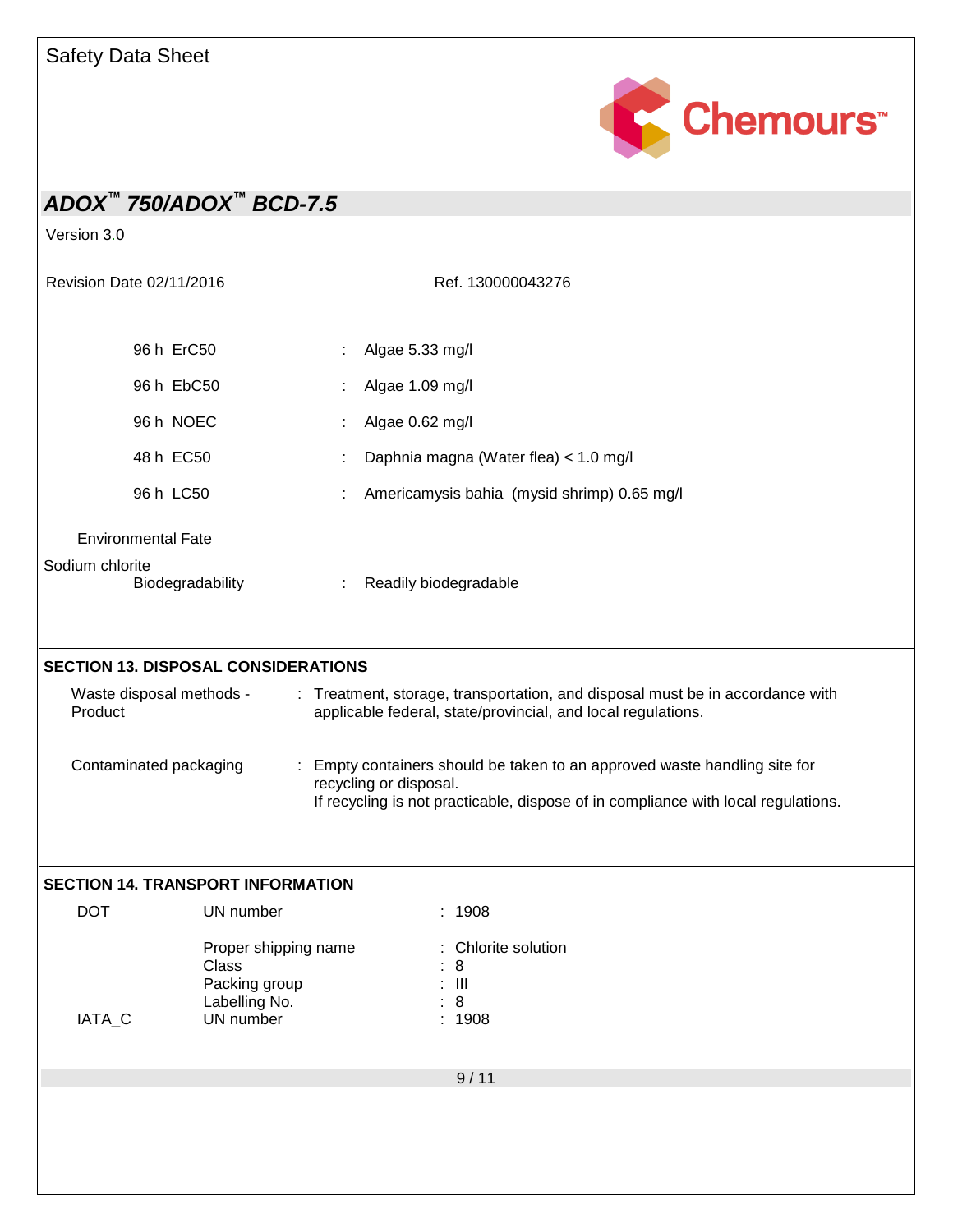

Version 3.0

Revision Date 02/11/2016 Ref. 130000043276

|      | Proper shipping name           | : Chlorite solution        |
|------|--------------------------------|----------------------------|
|      | Class<br>Packing group         | : 8<br>: III               |
| IMDG | Labelling No.<br>UN number     | : 8<br>: 1908              |
|      | Proper shipping name<br>Class  | : CHLORITE SOLUTION<br>: 8 |
|      | Packing group<br>Labelling No. | : III<br>: 8               |

Marine pollutant

| <b>SECTION 15. REGULATORY INFORMATION</b> |                                                                                                                                                                                                                                                                                                                                                                                                          |  |  |  |
|-------------------------------------------|----------------------------------------------------------------------------------------------------------------------------------------------------------------------------------------------------------------------------------------------------------------------------------------------------------------------------------------------------------------------------------------------------------|--|--|--|
| <b>TSCA</b>                               | : On the inventory, or in compliance with the inventory                                                                                                                                                                                                                                                                                                                                                  |  |  |  |
| SARA 313 Regulated<br>Chemical(s)         | : This material does not contain any chemical components with known CAS<br>numbers that exceed the threshold (De Minimis) reporting levels established<br>by SARA Title III, Section 313.                                                                                                                                                                                                                |  |  |  |
| NJ Right to Know<br>Regulated Chemical(s) | : Substances on the New Jersey Workplace Hazardous Substance List present<br>at a concentration of 1% or more (0.1% for substances identified as<br>carcinogens, mutagens or teratogens): Sodium chlorite                                                                                                                                                                                                |  |  |  |
| EPA Reg. No.                              | $: 9150-8$<br>In the United States this product is regulated by the US Environmental<br>Protection Agency (EPA) under the Federal Insecticide, Fungicide and<br>Rodenticide Act (FIFRA). It is a violation of Federal law to use this product in<br>a manner inconsistent with its labeling. Read and follow all label directions.<br>This product is excluded from listing requirements under EPA/TSCA. |  |  |  |
| California Prop. 65                       | : Chemicals known to the State of California to cause cancer, birth defects or<br>any other harm: none known                                                                                                                                                                                                                                                                                             |  |  |  |
| 10/11                                     |                                                                                                                                                                                                                                                                                                                                                                                                          |  |  |  |
|                                           |                                                                                                                                                                                                                                                                                                                                                                                                          |  |  |  |